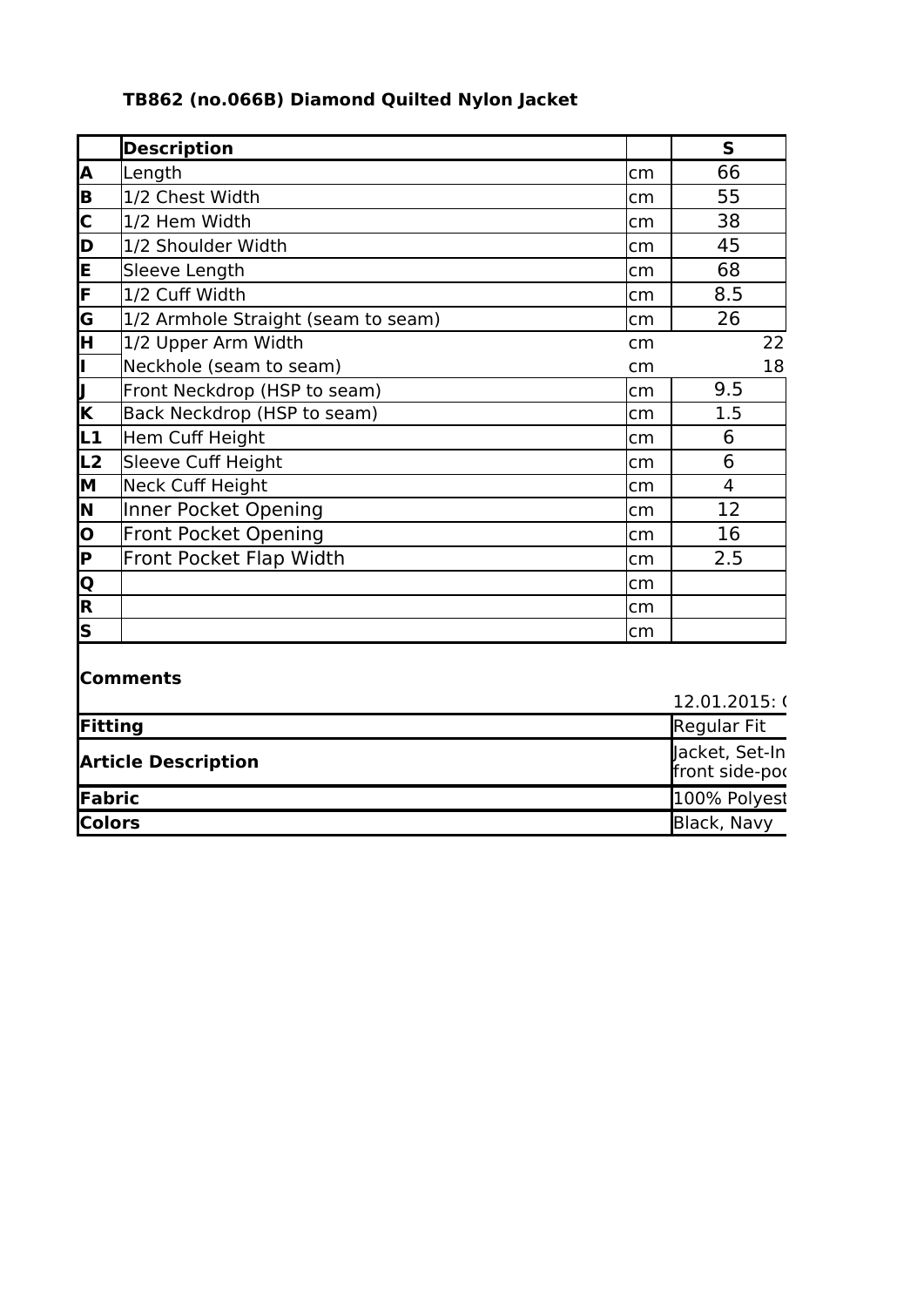| M              | L              | <b>XL</b>               | <b>XXL</b>     |
|----------------|----------------|-------------------------|----------------|
| 68             | 70             | 72                      | 74             |
| 58             | 61             | 64                      | 67             |
| 41             | 44             | 47                      | 50             |
| 48             | 51             | 54                      | 57             |
| 69             | 70             | 71                      | 72             |
| 9              | 10             | 11                      | 12             |
| 27             | 28             | 29                      | 30             |
| 23             | 24             | 25                      | 26             |
| 19             | 20             | 21                      | 22             |
| 10             | 10.5           | 11                      | 11.5           |
| 1.5            | 1.5            | 1.5                     | 1.5            |
| 6              | 6              | 6                       | 6              |
| 6              | 6              | 6                       | $6\phantom{1}$ |
| $\overline{4}$ | $\overline{4}$ | $\overline{\mathbf{4}}$ | $\overline{4}$ |
| 13             | 13             | 14                      | 14             |
| 17             | 17             | 18                      | 18             |
| 2.5            | 2.5            | 2.5                     | 2.5            |
|                |                |                         |                |
|                |                |                         |                |
|                |                |                         |                |

## 5 and H measures +2 cm

Style, rib-cuffs at the bottom-hem, sleeve-openings and neck, UC imitation leatl tkets, inside pocket with zipper

er, 230 Tpes + padding